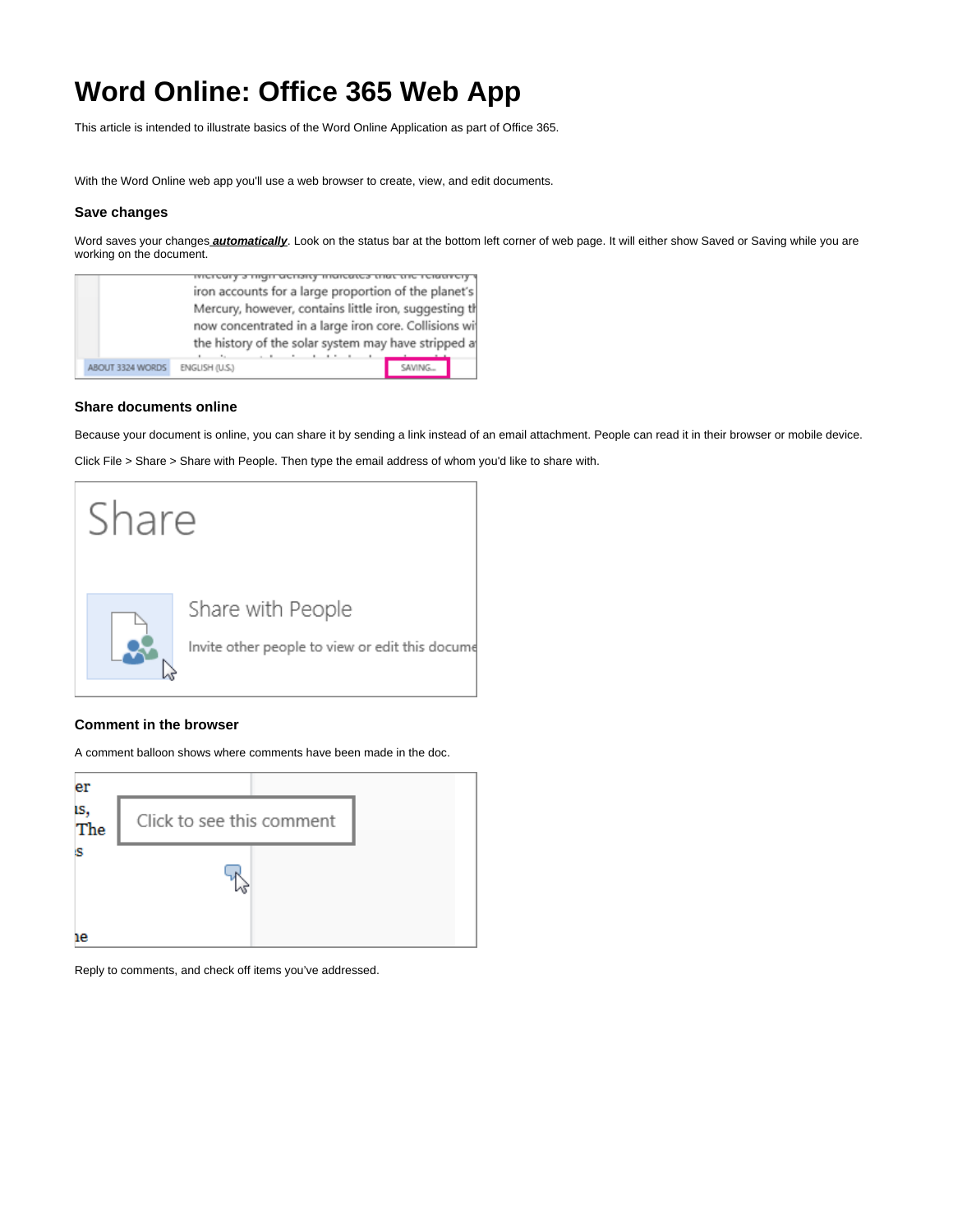

# **Edit in the browser**

If you try to type in the document and nothing happens, you're probably in Reading view. Switch to Editing view: click Edit Document > Edit in Word Online.



Type and format text, add pictures, adjust the layout of the page, and more. For more advanced editing, click Open in Word.



#### **Work together on the same doc**

To work together in Word Online, you edit a document as you normally would. If others are also editing it, Word Online alerts you to their presence. You can see everyone who is currently working in the document by clicking in the ribbon.



Clicking on an author's name jumps you to where they're working in the doc. And you'll see the changes they make as they're happening. They can be working in Word Online, Word 2010 or later, or Word for Mac 2011.

#### **Add a header or footer**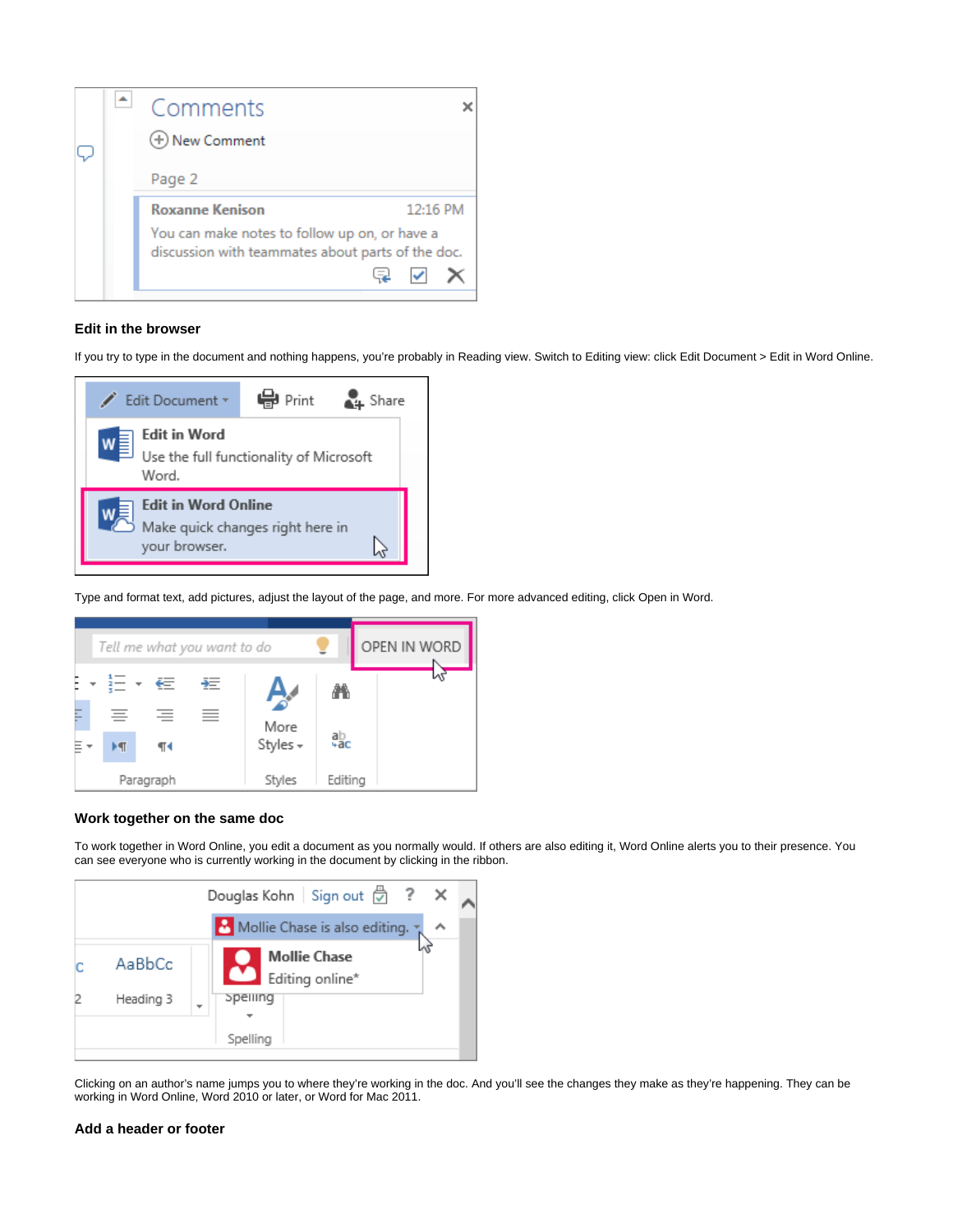



Click Options to choose how you'd like them to appear.



# **Add page numbers**

Click Insert > Page Numbers and then choose from the gallery where you'd like the page numbers to appear.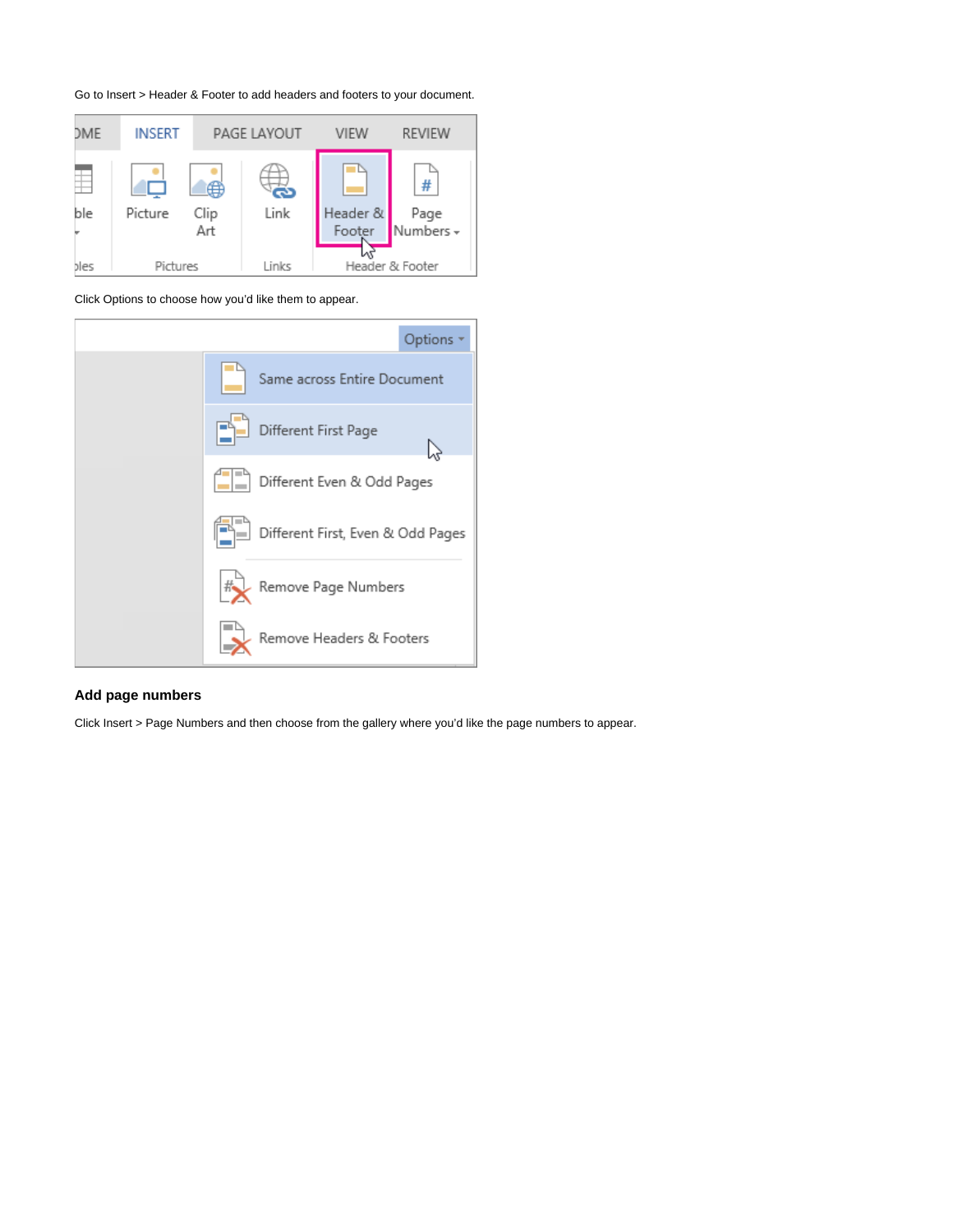|                    | GE LAYOUT VIEW                           |                          | <b>WE OPEN IN WORD &amp; SHARI</b> |   |
|--------------------|------------------------------------------|--------------------------|------------------------------------|---|
|                    |                                          | #                        |                                    |   |
| Link               | Header &                                 | Page<br>Footer Numbers - |                                    |   |
| Links              | Header<br><b>Add to Header or Footer</b> |                          |                                    |   |
| Include Page Count |                                          |                          |                                    |   |
|                    |                                          | 1                        | 1                                  | 1 |
|                    |                                          |                          |                                    |   |
|                    |                                          |                          |                                    |   |
|                    |                                          |                          |                                    |   |
|                    |                                          |                          |                                    |   |
|                    |                                          | 1                        | 1                                  | 1 |
|                    |                                          | Ŀх                       | Remove Page Numbers                |   |

Select Include Page Count to show the current page number along with the total number of pages (page X of Y).

# **Find and replace text**

Quickly search for every occurrence of a specific word or phrase in your document by clicking Home > Find (or type Ctrl+F). Results appear next to your document so you can see the term in context. Clicking on a search result jumps you to that occurrence.

| Find                                                                                                   |  |
|--------------------------------------------------------------------------------------------------------|--|
| planet                                                                                                 |  |
| Result 1 of 52                                                                                         |  |
| Our Solar System is composed of the Sun,<br>eight planets and their moons, dwarf planets,<br>and other |  |
| is composed of the Sun, eight planets and their<br>moons dwarf <b>planet</b> s and other non-stellar   |  |

Click Replace (or type Ctrl+H) to find and replace text.

# **Print in Word Online**

Go to File > Print. Word Online creates a PDF preview of your document that keeps all the layout and formatting of your document. Send the PDF to your printer and it will print the way you expect.